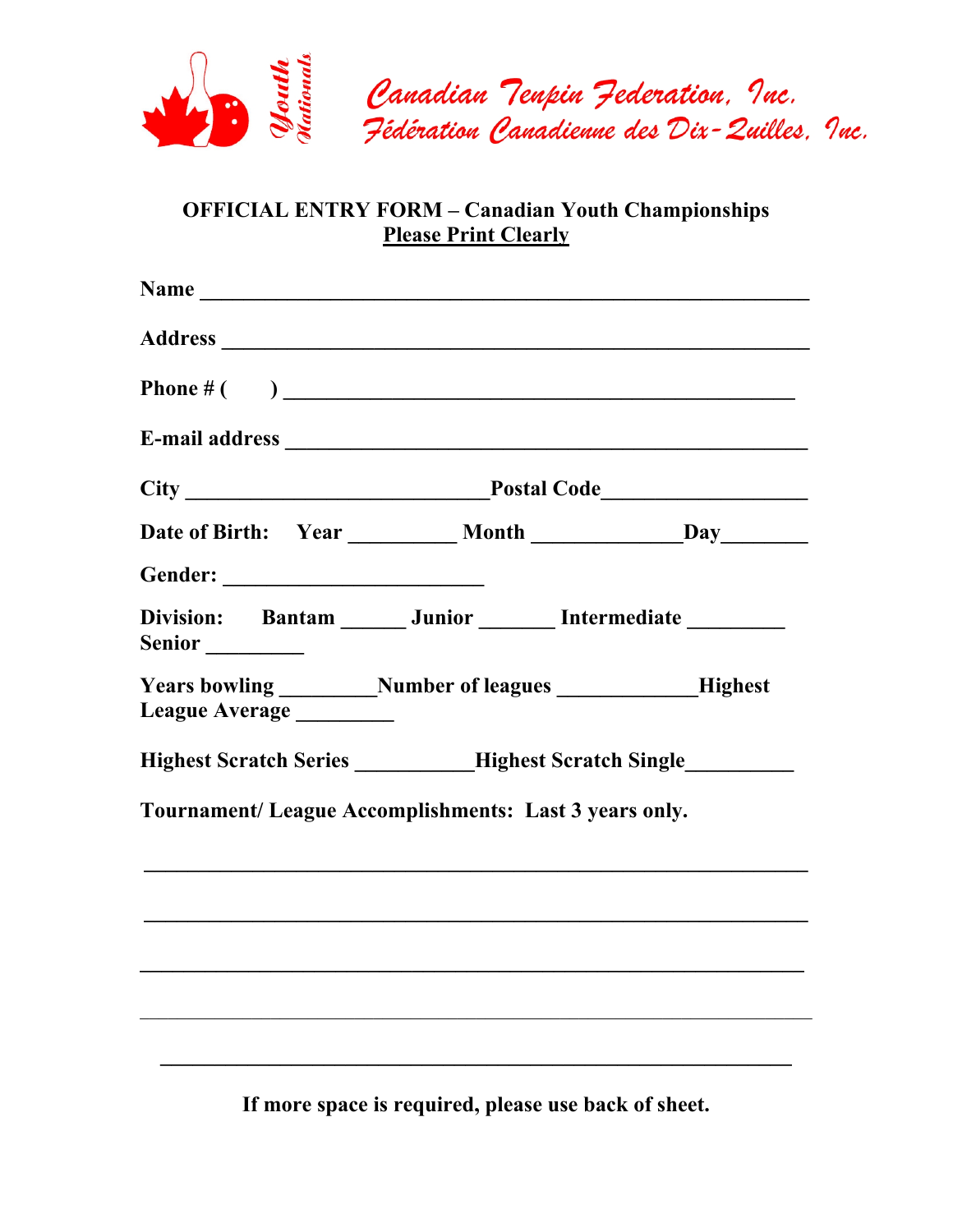

## **GENERAL WAIVER AND RELEASE**

#### **TOURNAMENT ATTENDING:**

### **Canadian Youth Championships– Winnipeg, Manitoba**

**KNOW TO ALL PERSONS BY THESE PRESENT, That I (please print)** 

Parent or Legal Guardian **Parent or Legal Guardian** 

**Address in Full including Postal Code: \_\_\_\_\_\_\_\_\_\_\_\_\_\_\_\_\_\_\_\_\_\_\_\_\_\_\_\_\_\_\_\_\_\_\_\_\_\_** 

**Application for: (son or daughter's full name)** 

I certify that I am of legal age and one of the legal guardians of the applicant, that I have read and understand this consent and release, and that I also read and understood the rules and conditions of the stated Tournament that my son or daughter plans to attend. In consideration of the acceptance of the application of my child or ward by his/her ASSOCIATION and by the SPONSORING ASSOCIATION(s) or ORGANIZATIONS, I hereby (1) give permission for my child or ward to enter and participate in all activities, incidental thereto of the stated tournament (2) In the event of any mishap, illness and or injury, I hereby remise, release and forever discharge the **Canadian Tenpin Federation** and its assigns from all manner of actions, claims and demands, whatsoever during participation and to include all functions, tours and banquets authorized by the hosting Province.

**\_\_\_\_\_\_\_\_\_\_\_\_\_\_\_\_\_\_\_\_\_\_\_\_\_\_\_\_\_\_\_\_\_\_\_\_\_\_\_\_\_\_\_\_\_\_\_\_\_\_\_\_\_\_\_\_\_\_\_\_\_** 

**\_\_\_\_\_\_\_\_\_\_\_\_\_\_\_\_\_\_\_\_\_\_\_\_\_\_\_\_\_\_\_\_\_\_\_\_\_\_\_\_\_\_\_\_\_\_\_\_\_\_\_\_\_\_\_\_\_\_\_**

#### **TOURNAMENT DATE(s) May 18 – May 23, 2022 (Including Travel Days)**

**Dated this \_\_\_\_\_\_\_ day of \_\_\_\_\_\_\_\_\_\_\_\_\_\_\_\_\_\_\_\_\_\_\_\_\_, 2022** 

**\_\_\_\_\_\_\_\_\_\_\_\_\_\_\_\_\_\_\_\_\_\_\_\_\_\_\_\_\_\_\_\_\_\_\_\_\_\_\_\_\_\_\_\_\_\_\_\_\_\_\_\_** 

**Signature of Parent / Legal Guardian** 

**Signature of Competitor**